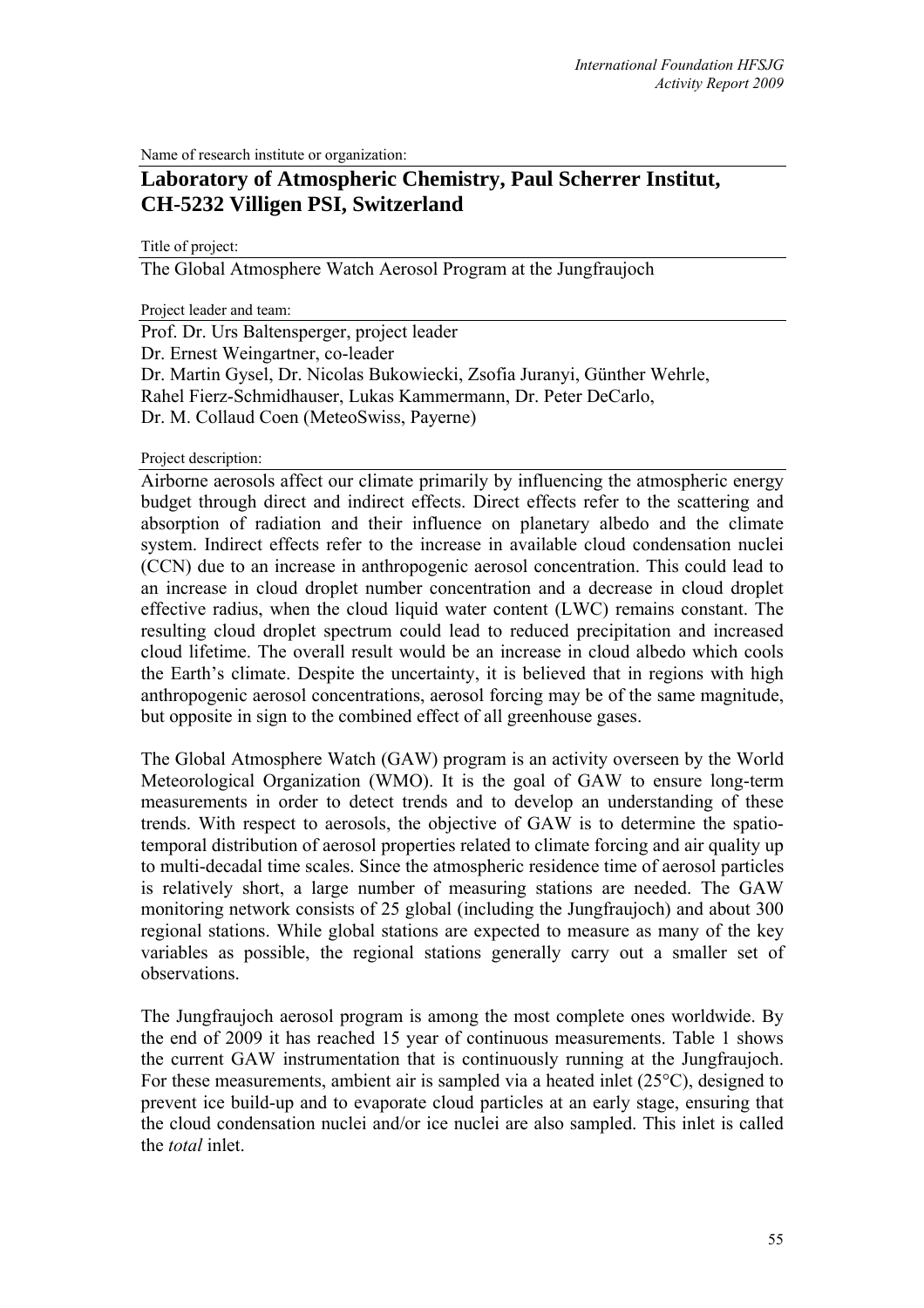| Instrument                        | Measured parameter                    |
|-----------------------------------|---------------------------------------|
| CPC (TSI 3010 or 3772)            | Particle number density (particle     |
|                                   | diameter $D_p$ >10 nm)                |
| Nephelometer (TSI 3563)           | Scattering coefficient at three       |
|                                   | wavelengths                           |
| Aethalometer (AE-31)              | Absorption coefficient at seven       |
|                                   | wavelengths; black carbon (BC)        |
|                                   | concentration                         |
| <b>MAAP</b>                       | Absorption coefficient; black carbon  |
|                                   | (BC) conc.                            |
| Filter packs                      | Aerosol major ionic composition (PM1) |
|                                   | and TSP)                              |
| Betameter and HiVol <sup>1)</sup> | Aerosol mass, PM1 and $TSP1$          |

*Table 1: Current GAW aerosol instrumentation* 

<sup>1)</sup> measured by EMPA

## **Long-term aerosol data and trend analysis**

Hourly and daily averages are calculated and the data is visualized in real-time for different time periods in the internet, see

http://aerosolforschung.web.psi.ch/onlinedata. As an example for the collected longterm data, Figure 1 shows the measured scattering and absorption coefficients of the last 15 years. The absorption coefficients were calculated from different instruments and were extrapolated to a wavelength of  $\lambda = 700$  nm assuming a wavelength dependence of  $\lambda^{-1}$ . The MAAP dataset is taken as a reference and the aethalometer data are adjusted to this reference by using empirical scaling factors deduced from concurrent measurements (Weingartner et al.  $(2003)^1$  and Collaud Coen et al.  $(2009)$ ).

Figure 1 shows a distinct seasonality in the encountered aerosol loadings. In warm months, the site is influenced by injection of planetary boundary layer air into the free troposphere during sunny afternoons due to thermal convection, while in winter it is usually in the undisturbed free troposphere.

A thorough statistical trend analysis was performed for the measured absorption (AE31 only) and scattering coefficients with data measured before December 2005 (Collaud Coen *et al.*, 2007<sup>2</sup>). The summer months at the Jungfraujoch, which are strongly influenced by planetary boundary layer air masses, do not show any statistically relevant long-term trend. In contrast, a significant and distinct positive trend of 4-7%  $yr^{-1}$  was encountered for most aerosol parameters during the September to December period before 2006. A possible explanation for this increase involves a European-wide, large-scale increase of the injection of planetary boundary layer (PBL) air masses into the lower free troposphere (FT) coupled with large scale transport, or long-range transport from even more distant sources. In this sense this

1

<sup>&</sup>lt;sup>1</sup> Weingartner, E.; Saathoff, H.; Schnaiter, M.; Streit, N.; Bitnar, B.; Baltensperger, U., Absorption of light by soot particles: determination of the absorption coefficient by means of aethalometers. *Journal of Aerosol Science* 2003, 34, (10), 1445-1463.

<sup>2</sup> Collaud Coen, M.; Weingartner, E.; Nyeki, S.; Cozic, J.; Henning, S.; Verheggen, B.; Gehrig, R.; Baltensperger, U., Long-term trend analysis of aerosol variables at the high alpine site Jungfraujoch. *Journal of Geophysical Research* **2007,** 112, D13213, doi: 10.1029/2006JD007995.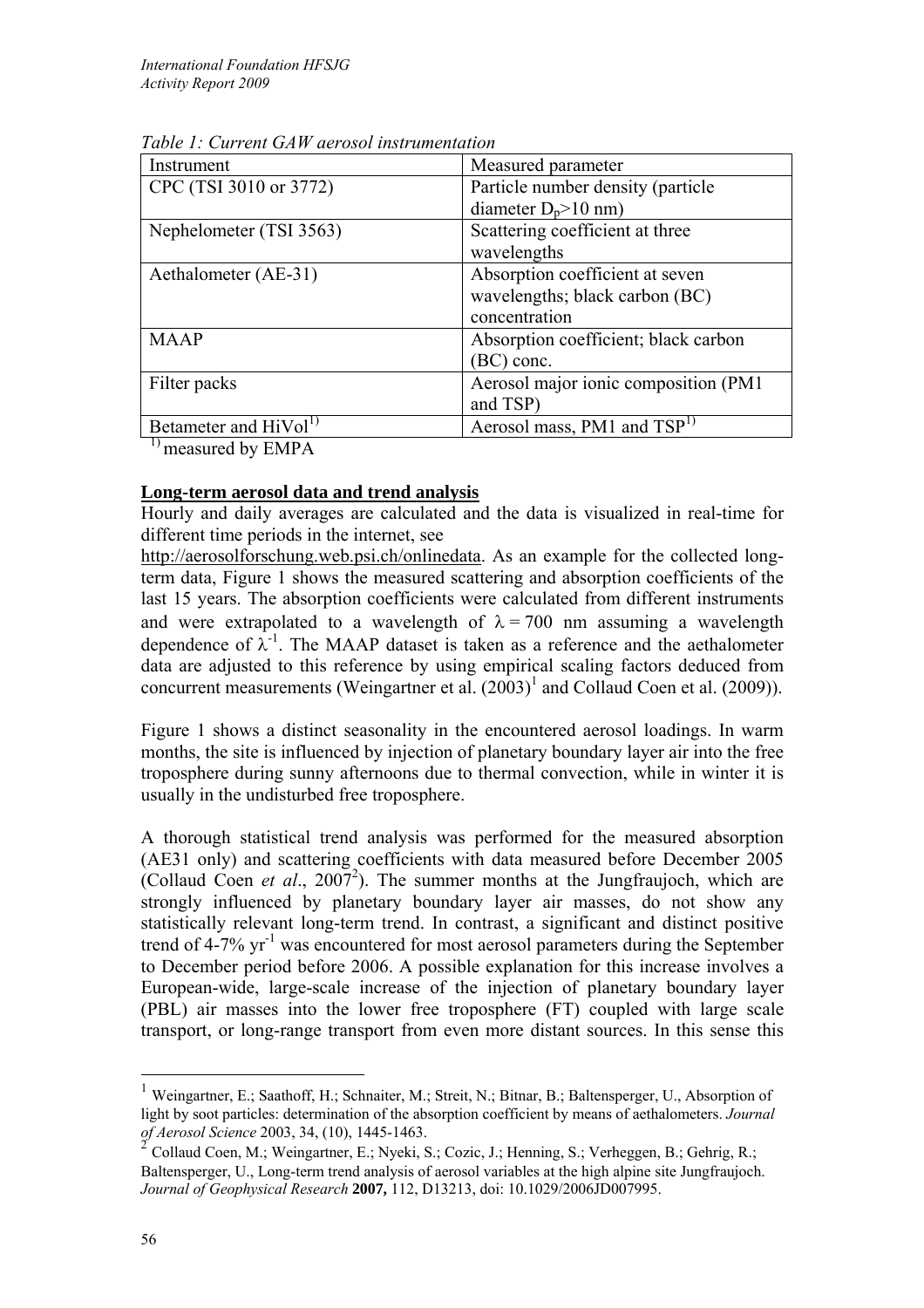positive trend in this time period is interpreted as an increase of the lower FT aerosol concentration. An important future field of activity will be a careful reanalysis of trends using for the entire dataset.



*Figure 1: 15 years of measurements of the light scattering and absorption coefficients at the Jungfraujoch.* 

**On-line notification service for the presence of mineral dust at the Jungfraujoch** The continuously measured wavelength dependent scattering coefficients  $(b<sub>s</sub>)$  and absorption coefficients  $(b_{abs})$  can be used to determine the presence of mineral dust events at the Jungfraujoch with an analysis of the wavelength dependence of the aerosol single scattering albedo, defined as  $b_s/(b_s+b_{abs})$  (see Collaud Coen el al.  $(2004)^3$  for details). This analysis is done on a regular basis at MeteoSwiss with quality controlled aerosol data from the Jungfraujoch. External groups expressed their interest to have a much faster notification service for the presence of mineral dust events. Therefore, a real-time notification service was established by a continuous analysis of the measured optical aerosol data. Computer generated notification emails are sent to interested users as soon as a possible mineral dust event is detected at the

<u>.</u>

<sup>3</sup> Collaud-Coen, M.; Weingartner, E.; Schaub, D.; Hueglin, C.; Corrigan, C.; Henning, S.;

Schwikowski, M.; Baltensperger, U., Saharan dust events at the Jungfraujoch: detection by wavelength dependence of the single scattering albedo and first climatology analysis. *Atmospheric Chemistry and Physics* **2004,** 4, 2465-2480.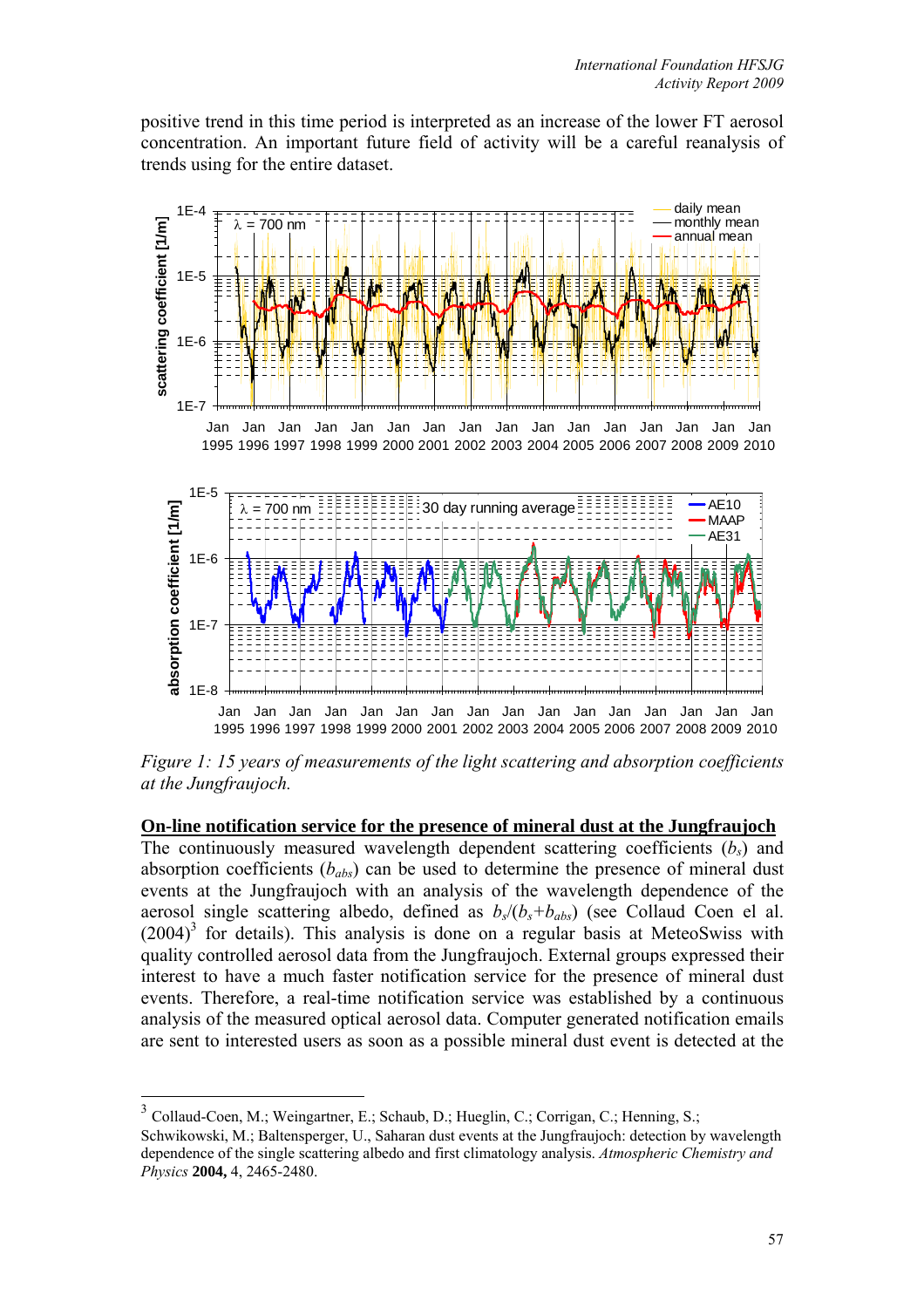Jungfraujoch (a second email is sent as soon as the event stops). During 2009, 22 emails alerting a possible mineral dust event were sent out.

## **Additional measurements during 2009**

Since 2008, additional aerosol parameters have been continuously measured at the Jungfraujoch (see Table 2). These measurements were conducted as part of the "GAW plus" and two EU Projects (EUSAAR and EUCAARI).

| Instrument   | Measured parameter            | Measurement period     |
|--------------|-------------------------------|------------------------|
| SMPS, OPC    | Particle number size          | 10.1.2008 - 31.12.2009 |
|              | distribution,                 |                        |
|              | $d_p = 20 - 22^{\circ}500$ nm |                        |
| <b>CCNC</b>  | Number concentration of       | 10.1.2008 - 15.12.2009 |
|              | cloud condensation nuclei     |                        |
| Sunset EC/OC | Mass concentration of         | $1.4.2008 - 1.4.2009$  |
|              | organic and elemental         |                        |
|              | carbon                        |                        |
| <b>HTDMA</b> | Hygroscopic aerosol           | $1.5.2008 - 1.6.2009$  |
|              | properties                    |                        |

*Table 2: Additional aerosol instrumentation operated in 2008-2009.* 

## **Measurement of particle number size distributions**

The permanent GAW monitoring activities include measurements of the total concentration of particles with diameters larger than 10 nm. However, the number size distribution of aerosol particles, which plays a key role for direct and indirect aerosol climate interactions, was not yet monitored on a permanent basis. Therefore, a scanning particle mobility sizer (SMPS) and an optical particle counter were installed at the JFJ in January 2008. These instruments have been fully operational since then and provide a complete size distribution form 20 nm to 22  $\mu$ m.

As an example, Figure 2 shows monthly averaged size distribution parameters. Similar to most extensive aerosol parameters, the number concentration exhibits a distinct seasonal concentration change. In addition, it is found that during the colder seasons (autumn, winter and spring) the relative number fraction of small particles  $(d_n \leq 50 \text{ nm})$  is substantially greater than in summer. This is explained by increased formation of new particles via homogenous nucleation during the colder seasons as already shown by Weingartner et al. (1999). The ratio between the CPC number concentration (dp > 7 nm) and the integrated SMPS number concentration ( $d_p$  > 20 nm) increases from 1 to 3 during wintertime, confirming the strong presence of nuclei mode particles  $\leq 20$  nm). The increased standard deviation of this ratio during wintertime also shows that the formation of new particles is occurring event-based rather than being a constant process. In contrast, the aerosol particles in summer are on average larger. This is explained by enhanced heterogeneous condensation.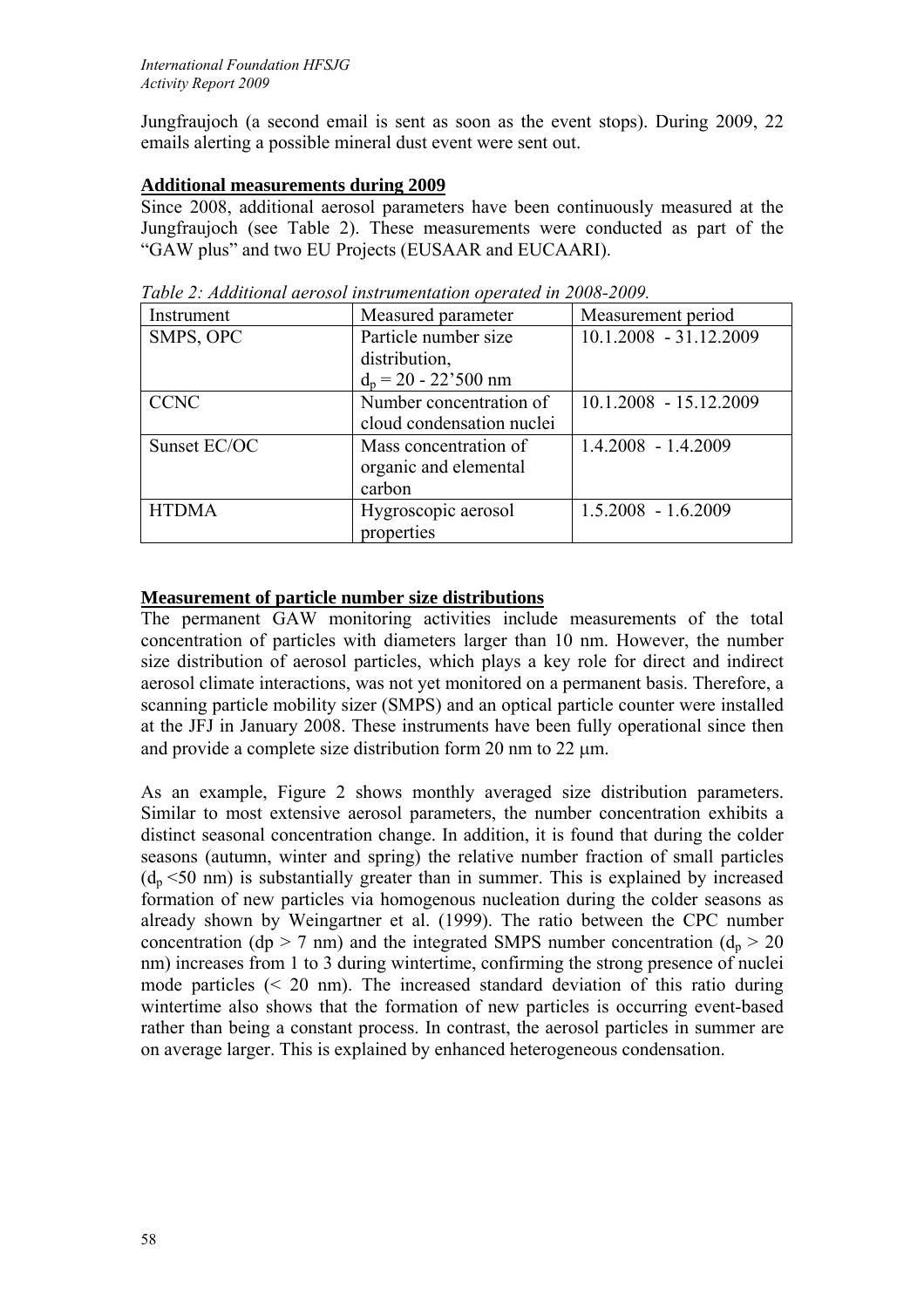

*Figure 2: Monthly averaged size distribution parameters measured at the Jungfraujoch. Error bars represent the standard deviation of the monthly averages based on diurnal values. First and second panel: Parameters obtained from SMPS measurements (dp = 20 - 800 nm). Bottom panel: Ratio based on CPC measurements (TSI 3010/3772) and SMPS measurements.* 

### **Measurement of the number concentration of cloud condensation nuclei (CCN)**

The cloud condensation nuclei counter (CCNC) exposes ambient aerosol particles to a defined water supersaturation (SS, in the range between  $SS = 0.07 - 1.18\%$ ) and measures the concentration of cloud droplets that were activated at this SS. This instrument was installed in January 2008 and has been running since then. It provides valuable information on the variation, absolute value and SS dependence of the CCN concentration.

The ability of an aerosol particle to act as CCN depends on its size and chemical composition. The larger the particle, the smaller the critical SS that is needed for activation (Kelvin effect). The shape of the particle number size distribution influences hence the activation ratio at a given SS. In addition, the hygroscopicity of the particles is also important: The more soluble the particles, the more CCN active they are (Raoult effect). The variability of these two parameters is responsible for the encountered changes in the activated fraction. The monthly averages of the CCN concentration at any measured supersaturation (see Figure 3, upper panel) show the typical strong seasonal variability with a factor of 10 higher concentrations in summer than in winter. To a great extent this can be explained by the seasonally variability of the total aerosol concentration, which is caused by the injections of the planetary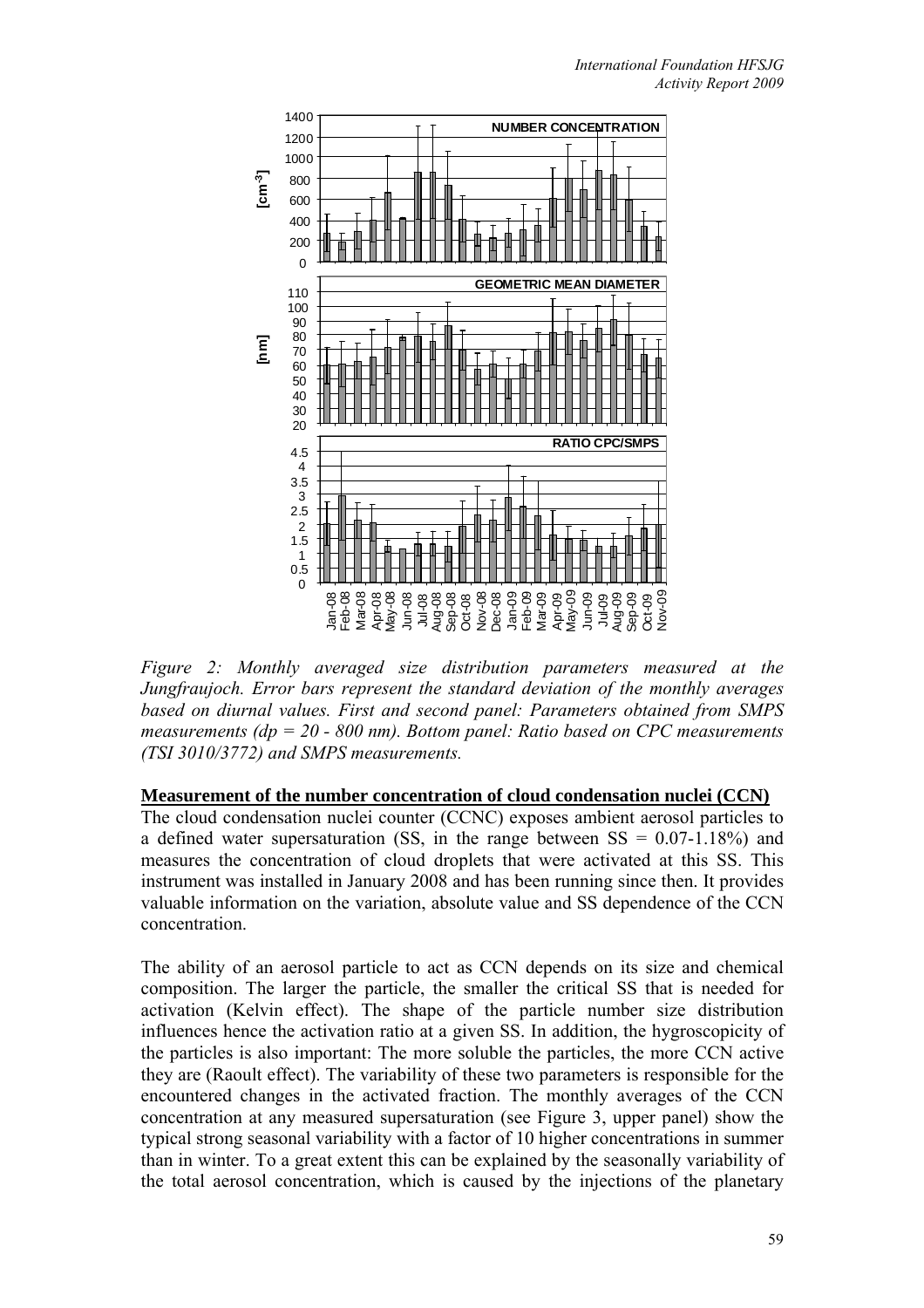boundary layer into the free troposphere, occurring much more often in the summer. The additional variability can be seen in the activated fraction (i.e. the ratio of the CCN to total aerosol number concentration, Figure 3, lower panel), which correlates with the mean diameter of the size distribution. When on average the particles are smaller they activate less efficiently.



*Figure 3: Seasonal variability of the CCN concentration and activated fraction at 0.59% supersaturation.* 

## **Aerosol hygroscopicity measurements**

Aerosol particles can absorb significant amounts of water at high relative humidity (RH), depending on their hygroscopicity. This hygroscopic growth influences the aerosol direct effect (scattering of radiation by particles) and indirect effects (e.g. cloud-aerosol inter-actions) on climate, therefore being highly relevant for climate models. The water uptake of particles with dry diameters of 35, 50, 75, 110, 165, 265 nm was determined by a custom built HTDMA (Hygroscopicity Tandem Differential Mobility Analyzer), which measures the diameter growth factor (GF) at elevated RH relative to the dry particle diameter  $(D_0)$ . In 2008 and 2009, 13 months of continuous HTDMA measurements were performed at the Jungfraujoch station.

Monthly mean GFs (GF<sub>mean</sub>) at RH=90% were between 1.29 and 1.54, whereas larger particles exhibited generally larger GFs (Figure 4A). GFs depend on the chemical composition (Raoult effect) and the dry size (Kelvin effect) of a particle. Petters and Kreidenweis  $(2007)^4$  introduced the hygroscopicity parameter κ, which captures the contribution of the Raoult term to the hygroscopic growth. Monthly mean κ values varied between 0.17 and 0.31 (Figure 4B) and were similar for all investigated  $D_0$ ,

<sup>1</sup>  $4$  Petters, M. D., and S. M. Kreidenweis (2007), Atmos. Chem. Phys., 7(8), 1961-1971.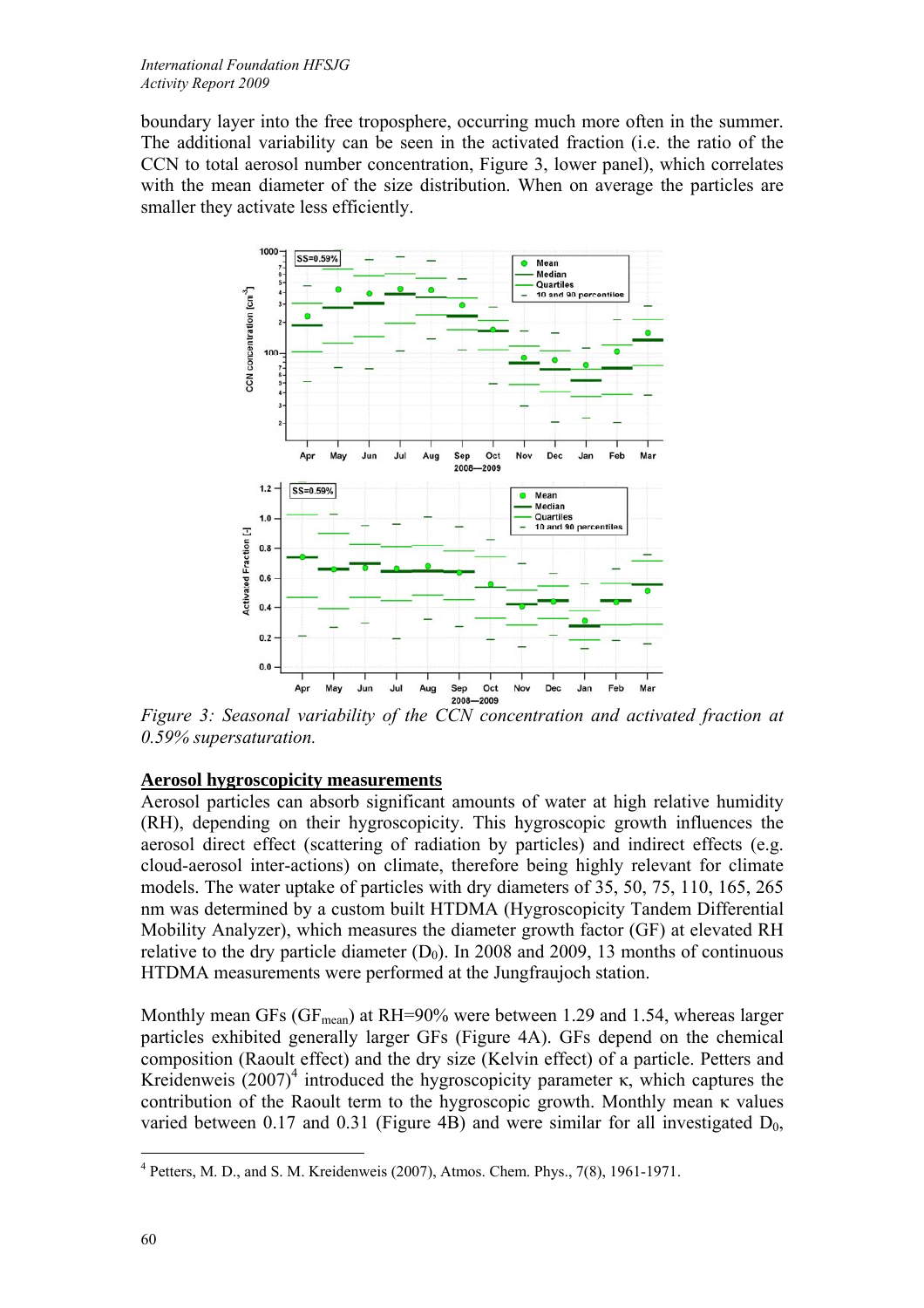thus implying similar chemical composition. Furthermore, the observed size dependence of GFs can largely be explained by the Kelvin effect, i.e. by the influence of particle dry size  $D_0$ . Further investigation of the growth factor probability density function (GF-PDF) revealed more detailed information about trends of  $GF_{mean}$ : Higher  $GF_{mean}$  in September 08 are due to a lower number fraction of less hygroscopic particles (Figure 4A and 4C), while lower  $GF_{mean}$  from June – August 08 are due to a shift of the dominant more hygroscopic mode to smaller GFs (Figure 4A and 4D).



*Figure 4: Annual cycles of A) the mean hygroscopic growth factor (GF*<sub>mean</sub>) at 90% *relative humidity (RH), B) of the hygroscopicity parameter κ, C) of the fraction of the growth factor probability density function (GF-PDF) < GF1.25, and D) of the GF of the GF-PDF-fraction > GF1.25.* 

In conclusion, the GF of the Jungfraujoch aerosol shows little seasonal trends. This is also confirmed by the fact that the difference of GF<sub>mean</sub> between May 08 and May 09 is similar in magnitude to the seasonal variability of  $GF_{mean}$ . First analyses revealed that the aerosol hygroscopicity is more influenced by the presence of planetary boundary layer (PBL) air masses during certain weather situations than by a seasonal variation. This extends findings of previous short-term studies at Jungfraujoch (Sjogren et al.,  $2008$ )<sup>5</sup>.

1

<sup>&</sup>lt;sup>5</sup> Sjogren, S., M. Gysel, E. Weingartner, M. R. Alfarra, J. Duplissy, J. Cozic, J. Crosier, H. Coe, and U. Baltensperger (2008), Atmos. Chem. Phys., 8(18), 5715-5729.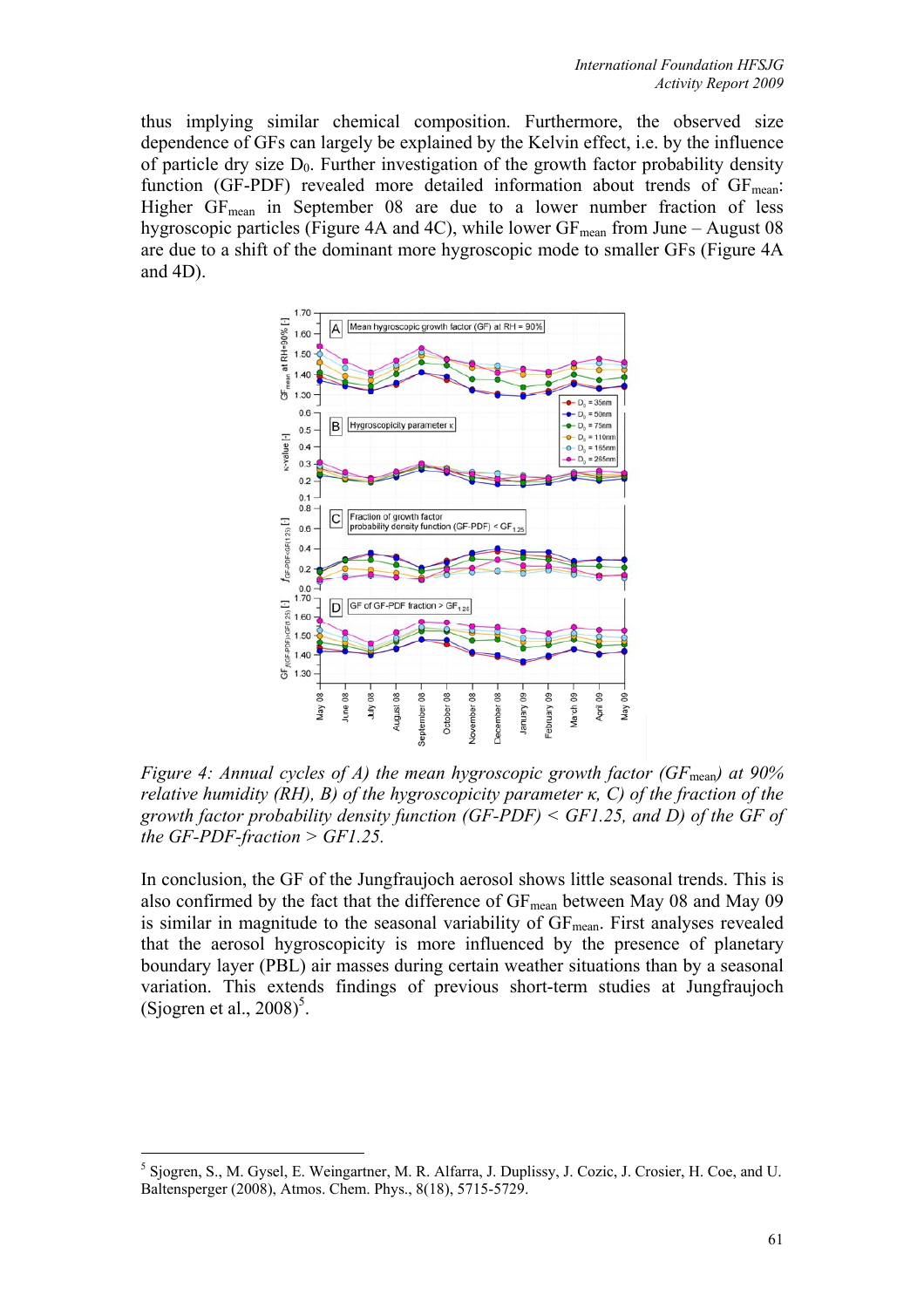#### Key words:

Atmospheric aerosol particles, aerosol climatic effects, radiative forcing, light scattering, cloud condensation nuclei, hygroscopic growth, CCN concentration, aerosol size distribution

Internet data bases: http://www.psi.ch/gaw http://www.psi.ch/lac http://aerosolforschung.web.psi.ch http://www.meteoschweiz.admin.ch/web/en/climate/climate\_international/gawch.html

Collaborating partners/networks:

Dr. D. Ruffieux, MeteoSwiss, Payerne

Dr. C. Hüglin and Dr. S. Reimann, EMPA, Dübendorf

Prof. H. Burtscher and Dr. M. Fierz, Institut für Aerosol- und Sensortechnik, Fachhochschule Nordwestschweiz, Windisch

Prof. U. Lohmann and Prof. T. Peter, Institute for Atmospheric and Climate Science, ETH Zürich

Prof. A. Wiedensohler, Institut für Troposphärenforschung, Leipzig, Germany

Dr. P. Laj, Laboratoire de Météorologie Physique, University of Clermont- Ferrand – CNRS, France

Dr. K. Sellegri, Laboratoire de météorologie Physique, Université Blaise Pascal, 24, avenue des landais, 63170 Aubiere, France

Dr. A. Petzold, Institute of Atmospheric Physics, DLR Oberpfaffenhofen, Germany Prof. J. Curtius, Institut für Atmosphäre und Umwelt, Johann Wolfgang Goethe Universität Frankfurt am Main, Frankfurt, Germany

Prof. H. Coe and Prof. T. Choularton, School of Earth, Atmospheric and Environmental Sciences (SEAES), University of Manchester, Manchester, England

Dr. J. Schneider and Prof. S. Borrmann, University of Mainz, Particle Chemistry Department, Mainz, Germany

Dr. U. Pöschl, Biogeochemistry Department, Max-Planck-Institut für Chemie, Mainz, Germany

Prof. S. Weinbruch, Universität Darmstadt, Institut für Mineralogie, Darmstadt, Germany

Prof. M. Kulmala, Department of Physics, University of Helsinki, Helsinki, Finland Dr. S. Gilardoni, European Commission DG JRC, Climate Change Unit, Ispra, Italy

Scientific publications and public outreach 2009:

## **Refereed journal articles**

Jimenez, J. L., M. R. Canagaratna, N. M. Donahue, A. S. H. Prevot, Q. Zhang, J. H. Kroll, P. F. DeCarlo, J. D. Allan, H. Coe, N. L. Ng, A. C. Aiken, K. S. Docherty, I. M. Ulbrich, A. P. Grieshop, A. L. Robinson, J. Duplissy, J. D. Smith, K. R. Wilson, V. A. Lanz, C. Hueglin, Y. L. Sun, J. Tian, A. Laaksonen, T. Raatikainen, J. Rautiainen, P. Vaattovaara, M. Ehn, M. Kulmala, J. M. Tomlinson, D. R. Collins, M. J. Cubison, E., J. Dunlea, J. A. Huffman, T. B. Onasch, M. R. Alfarra, P. I. Williams, K. Bower, Y. Kondo, J. Schneider, F. Drewnick, S. Borrmann, S. Weimer, K.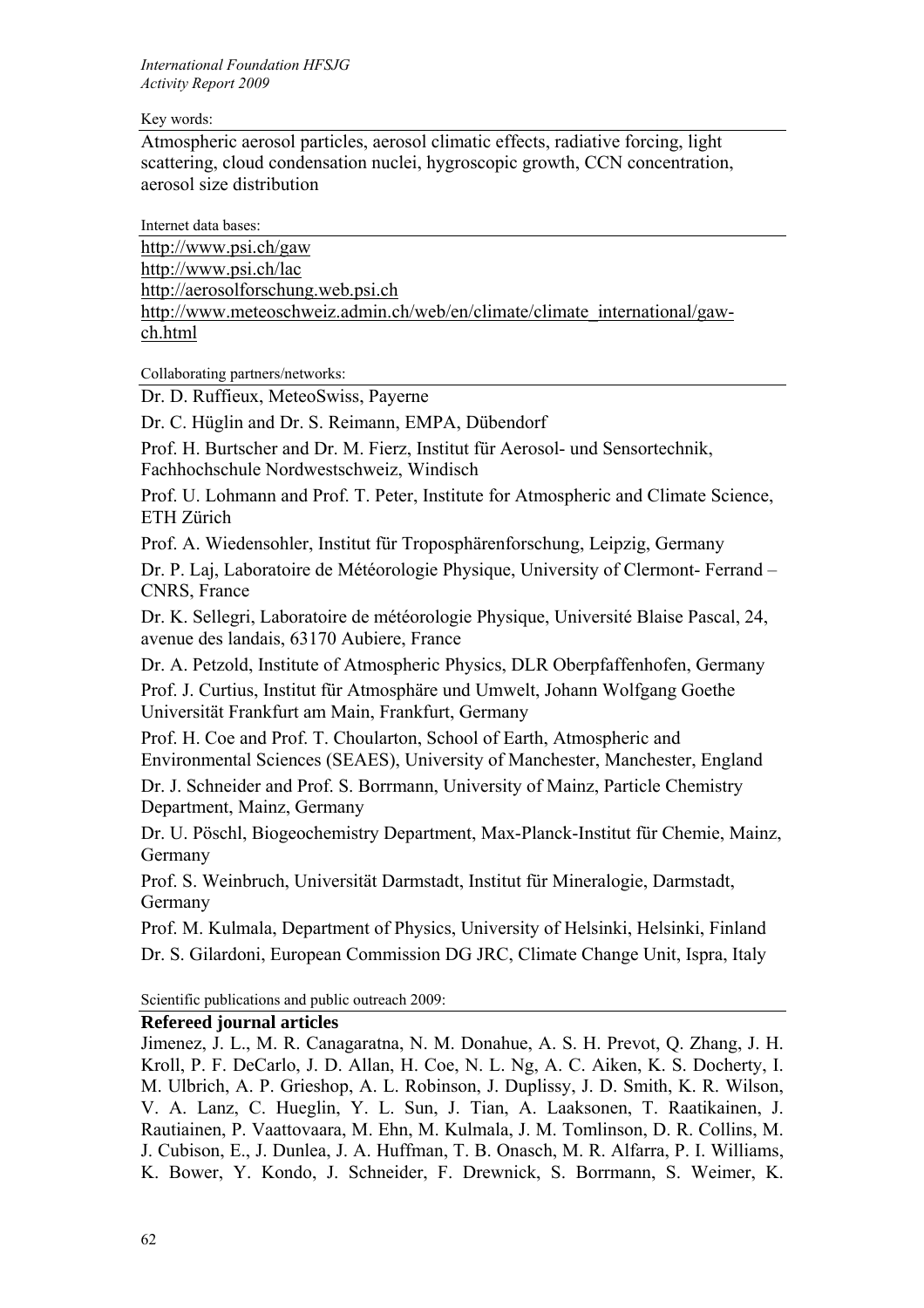Demerjian, D. Salcedo, L. Cottrell, R. Griffin, A. Takami, T. Miyoshi, S. Hatakeyama, A. Shimono, J. Y Sun, Y. M. Zhang, K. Dzepina, J. R. Kimmel, D. Sueper, J. T. Jayne, S. C. Herndon, A. M. Trimborn, L. R. Williams, E. C. Wood, A. M. Middlebrook, C. E. Kolb, U. Baltensperger, and D. R. Worsnop, Evolution of Organic Aerosols in the Atmosphere, Science **326** (5959), 1525. DOI: 10.1126/science.1180353, 2009.

http://www.sciencemag.org/cgi/content/abstract/326/5959/1525

Fierz-Schmidhauser, R., Zieger, P., Gysel, M., Kammermann, L., DeCarlo, P. F., Baltensperger, U., and Weingartner, E.: Measured and predicted aerosol light scattering enhancement factors at the high alpine site Jungfraujoch, Atmos. Chem. Phys. Discuss., **9**, 20063-20101, 2009.

http://www.atmos-chem-phys-discuss.net/9/20063/2009/acpd-9-20063-2009.html

Targino, A.C., Coe, H., Cozic, J., Crosier, J., Crawford, I., Bower, K., Flynn, M., Gallagher, M., Allan, J., Verheggen, B., Weingartner, E., Baltensperger, U., Choularton, T.: Influence of particle chemical composition on the phase of cold clouds at a high-alpine site in Switzerland, Journal of Geophysical Research-Atmospheres **114**, D18206, doi:10.1029/2008JD011365, 2009. http://www.agu.org/pubs/crossref/2009/2008JD011365.shtml

Collaud Coen, M., Weingartner, E., Apituley, A., Ceburnis, D., Flentje, H., Henzing, J. S., Jennings, S. G., Moerman, M., Petzold, A., Schmidhauser, R., Schmid, O., and Baltensperger, U.: Minimizing light absorption measurement artifacts of the aethalometer: evaluation of five correction algorithms, Atmos. Meas. Tech. Discuss., **2**, 1725-1770, 2009.

http://www.atmos-meas-tech-discuss.net/2/1725/2009/amtd-2-1725-2009.html

### **Conference papers**

Kammermann, L., Gysel, A., Weingartner, E. and Baltensperger, U., Hygroscopicity of Tropospheric Aerosols: One year of measurements at Jungfraujoch (3580 m asl.), 19th Annual VM Goldschmidt Conference, Davos, Geochimica et Cosmochimica Acta **73**, A618-A618, 2009.

http://www.goldschmidt2009.org/abstracts/view

Schmidhauser, R., Zieger, P., Weingartner, E., Gysel, M., DeCarlo, P.F. and Baltensperger, U., Aerosol light scattering at high relative humidity at a high alpine site (Jungfraujoch), European Aerosol Conference 2009, Karlsruhe, Abstract T047A07, 2009.

http://www.gaef.de/EAC2009/

Kammermann, L., Gysel, M., Weingartner, E. and Baltensperger, U., One-year climatology of the aerosol hygroscopicity at the High Alpine Research Station Jungfraujoch (3580 m asl.), European Aerosol Conference 2009, Karlsruhe, Abstract T170A01, 2009.

http://www.gaef.de/EAC2009/

Jurányi, Z., Gysel, M., Weingartner, E., DeCarlo, P.F., Heringa, M.F., Chirico R. and Baltensperger, U., Measuring and modeling cloud condensation nuclei concentrations at the Jungfraujoch high alpine site, European Aerosol Conference 2009, Karlsruhe, Abstract T170A04, 2009.

http://www.gaef.de/EAC2009/